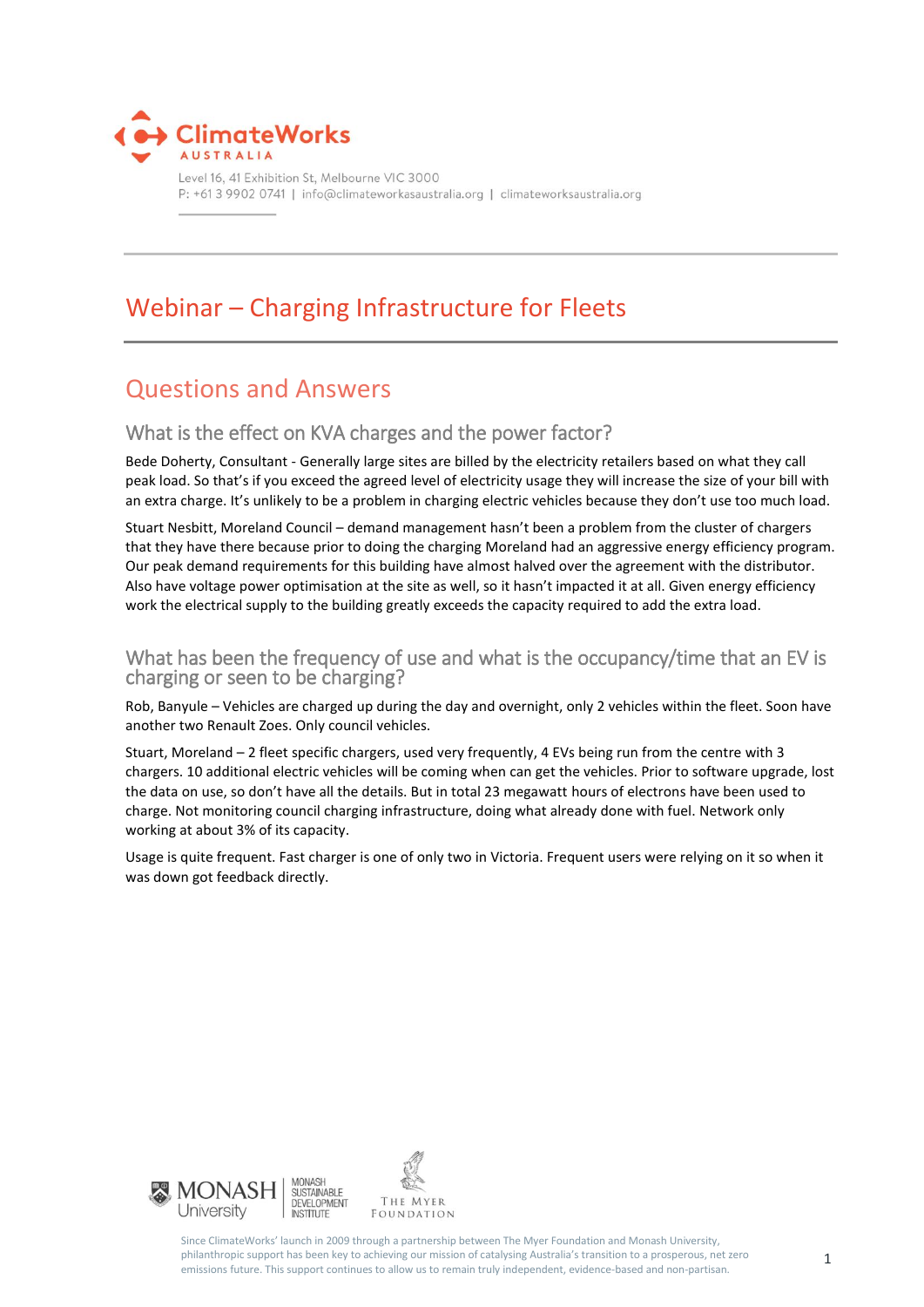

## What are the costs involved? How much do the different chargers cost?

### **TABLE 1: APPROXIMATE COSTS, PROVIDED BY EVERTY**

| Home and private car<br>parks<br>(AC 7-22KW)                                            | A33                    | \$1,700 - \$3,000   |
|-----------------------------------------------------------------------------------------|------------------------|---------------------|
| Commercial car parks,<br>car dealerships, retail<br>centres, etc.<br>(22AC and 23-25DC) | $\triangleq$<br>EVlink | \$5,000 - \$17,000  |
| Public charging locations<br>(outdoor, robust, fast<br>(50KW)                           | 3<br>g<br>EVlink       | \$35,000 - \$50,000 |

Stuart, Moreland – Had an easy run at the start with the 2012 Victorian Goverment EV Trail, they provided and carried costs of providing sub circuits and installation. During the trial put the proposal in to get the first fast charging station. Very close to site substation so was easy. Future proofed the sub circuit, 100amp sub circuit, so can plug and play with new chargers.

\$8,000 – 10,000 for sub circuits.

Recent examples and upgrades:

- Installed Schneider EV Link where the fast charge station is, installed 22kW, type 2. Just a tad under \$6,000 to install.
- Rolec units, newer dual bollards 32 amp on both sides, 7kw each. Typically installed around \$3,500 \$4,000 to buy. Costs of installation determined by where you put it. Planning electrical infrastructure for future development has been helpful.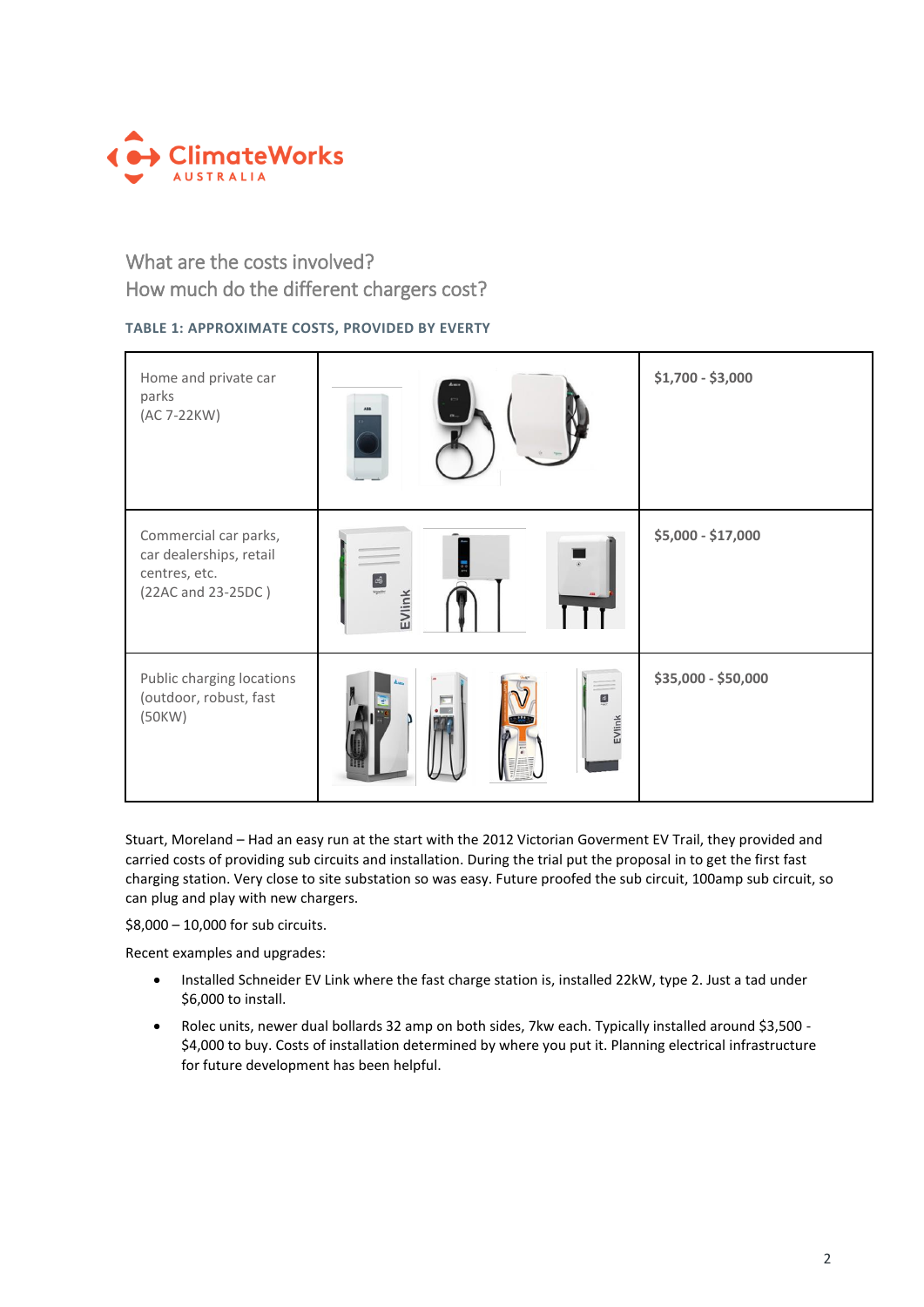

 Upgrade of the DC fast charge, Tritium, CCS type 2, dual bollard, typically pay low \$30,000, installation costs relatively minor as just an upgrade. In 2012 would pay about \$4,000 to get the electricity there. Need to be closely matching electricity supply point to installation location.

## What are the operating and maintenance costs?

#### Operational costs

Stuart, Moreland – Pay a supplier for networked operations of the chargers, costs approximately \$330 per year per station for Level 2 chargers on a 3 year contract basis.

Rob Powell, Banyule – Costs have been absorbed into the general budget.

#### Maintenance Costs

Stuart, Moreland - Of the infrastructure basically non-existent, has only have been vandal damage, not significant but also not particularly insignificant. Not really vandals, mostly done by EV users who were using it incorrectly, have fixed with signage.

Rob, Banyule – No maintenance costs either, all internal use and have had no damage. No problem even with the locations open to public in the evenings.

### What are the costs for communications and smart networked EVSE (electric vehicle service equipment)?

Carola Jonas, Everty – It really depends on the software, what do you want the system to do, if billing is involved then higher costs, without billing lower costs. Also peer pricing occurs so if you need it for only one or two stations slightly higher costs than if you have 100 stations. Economies of scale does come into it, can't provide costs as it does depend on functionality. Happy to talk to people directly

Stuart, Moreland – They pay ChargePoint approximately \$330 per year per station for Level 2 chargers on a 3 year contract basis.

## How can charging infrastructure be planned for new developments?

Stuart, Moreland - Moreland have had a nominal requirement in Moreland Planning Scheme which expects developers to provide or future proof a development for zero emissions vehicle charging. Basically means putting sub circuits in that are capable of EV charging at a later date.

This has been interesting with some developers thinking that a standard 10amp GPO in a garage is EV ready. Response to this from the Council has been to consider at least one dedicated 32 amp single phase sub circuit ready to accept a vehicle charging station.

Strategic planning unit currently heavily involved in an overarching integrated transport planning across Moreland, moves afoot to look at mandating new residential developments of a certain size, must have EV charging infrastructure actually installed. Early stages at the moment.

For Council development have a Sustainable Buildings Policy, recently updated, which mandates any new developments over \$1.75 million must have EV charging infrastructure as part of car parking that is made available to that building. Buildings also must be drawing 20% of its peak load from renewable energy generated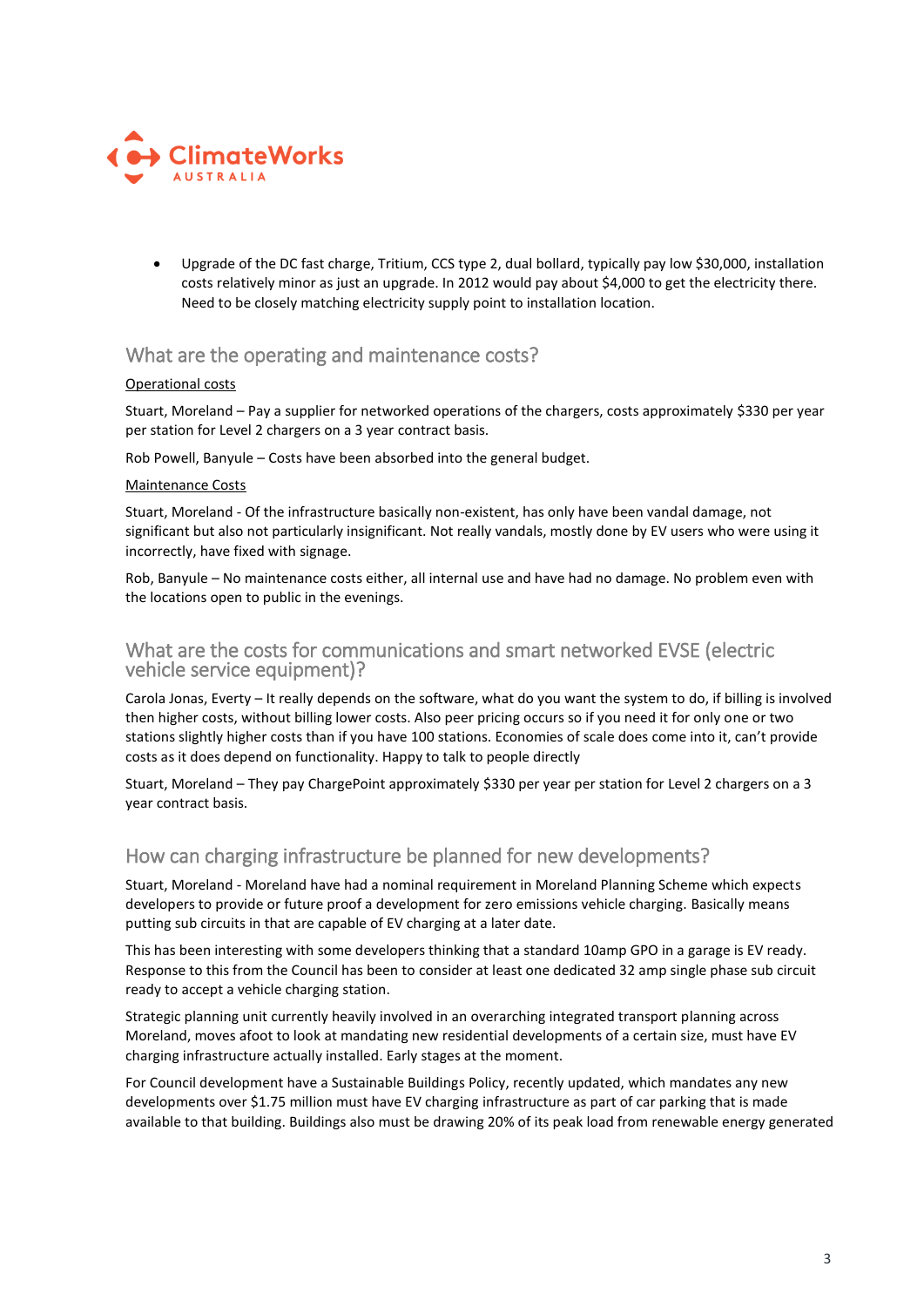

on site, this mandates the link between solar and charging infrastructure. New Aquatic Centre in Oak Park is the first example of this.

What is the most appropriate charging infrastructure for fleet vehicles and public vehicles?

The most appropriate infrastructure for these categories depends on a range of factors including the number and use of the vehicles required to be charged, and their driving and range patterns. Below are some tables that provide some information to help make a decision. These tables are from [Hobsons Bay Discussion Paper on Electric Vehicle Charging Infrastructure.](http://www.hobsonsbay.vic.gov.au/files/80c05e14-d6de-4ce3-a72b-b201c18bcee3/Appendix-08-Electric-Vehicle-Charging-Stations.pdf?streamFile=true?streamFile=true)

| <b>Where EVs are</b><br>charged | <b>Charger power</b>      | <b>Ideal locations</b>                    | <b>Activities enabled</b>           |
|---------------------------------|---------------------------|-------------------------------------------|-------------------------------------|
| Inter-regional                  | 50kW+ DC fast<br>chargers | <b>Convenient locations</b>               | Long distance travel                |
| <b>Destination</b>              | 7 - 22 kW chargers        | Tourist destinations,<br>shopping centres | Widespread travel and<br>EV tourism |
| Workplace                       | $7 - 22$ kW chargers      | Park and rides, workplaces                | Complete EV<br>ecosystem            |
| Home                            | $7 - 22$ kW chargers      | Off-street parking                        | Better grid utilisation             |

**TABLE 2: CHARGING INFRASTRUCTURE CATEGORIES, PROVIDED BY HOBSONS BAY**

#### **TABLE 3: CHARGER SPEEDS, PROVIDED BY HOBSONS BAY**

| Level | <b>Charger power</b><br>(kW) | <b>Charger speed</b><br>(time to recharge) | Range per<br>hour (RPH) | <b>Info</b>                                                                                         |
|-------|------------------------------|--------------------------------------------|-------------------------|-----------------------------------------------------------------------------------------------------|
|       | $2.3$ kW                     | 12+ hours                                  | $7.5 - 15km$            | Standard electrical power points suitable when<br>long charging times are available e.g. overnight. |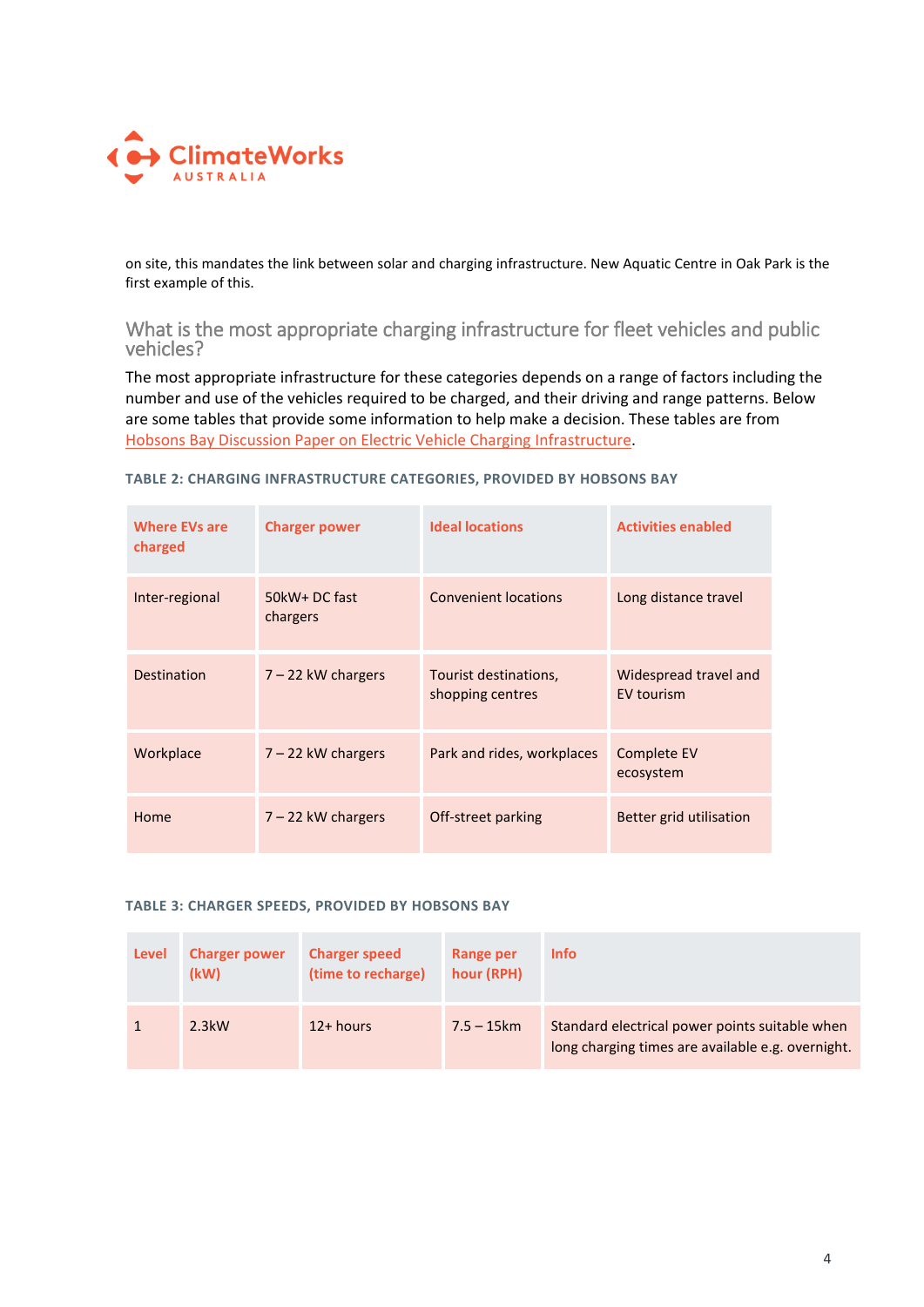

| <b>Level</b>   | <b>Charger power</b><br>(kW) | <b>Charger speed</b><br>(time to recharge)               | Range per<br>hour (RPH) | <b>Info</b>                                                                                                                                                                                                                   |
|----------------|------------------------------|----------------------------------------------------------|-------------------------|-------------------------------------------------------------------------------------------------------------------------------------------------------------------------------------------------------------------------------|
| $\mathfrak{p}$ | $3.5 - 22$ kW                | 3.5kW c. 10 hours;<br>7kW c. 6 hours;<br>22kW c. 2 hours | 18-40km                 | Requires expert installation and robust<br>equipment due to faster charging speeds and<br>higher heat generation. Higher speeds are<br>suited to workplace or destinations such as<br>shopping centres or fast home charging. |
| 3              | $50kW+$                      | 20-30 mins to 80%<br>charge                              | 70km/10<br>minutes      | Require specific EV units and upgrades to<br>services as chargers require more power than a<br>house. Recommended for highways or to allow<br>quick charges on longer trips.                                                  |

## What is the experience of pairing solar with renewable energy sources?

Stuart, Moreland – Most of the buildings with charging infrastructure in Moreland have solar, but also essentially purchasing all green energy since 2012. With the initial chargers put in during the Victorian Government trail the chargers were paired with 100% Green Power for that particular site.

Now as part of the MREP (Melbourne Renewable Energy Project) with the City of Melbourne, from the 1st of Jan, all electricity used by the council is renewably generated. Including when not on site. For Council development part of the Sustainable Buildings Policy, recently updated, mandates a link between charging infrastructure and on site renewables. All buildings over \$1.75 million must have EV charging infrastructure as part of car parking, and must be drawing 20% of its peak load from renewable energy generated on site.

Rob, Banyule – The Greensborough office installation of the charger happened at the same time as a big redevelopment and installation of solar there on site. Difficulty of pairing it with the solar, unless it's dedicated to the power outlet that is feeding the charger.

## What information is required to ensure that a location is capable of installing charging stations?

Everty have created a guide on charging infrastructure for local councils looking to provide public infrastructure. This guide gives a great overview of the information required to select a site, and is attached to the original email. Some key points are:

 Find the source of electricity and electrical panel/circuits and confirm that the existing infrastructure is capable of handling the load. A dedicated circuit is required for all installations. Choosing a location with panels and circuits close to the intended bays will significantly reduce installation costs.